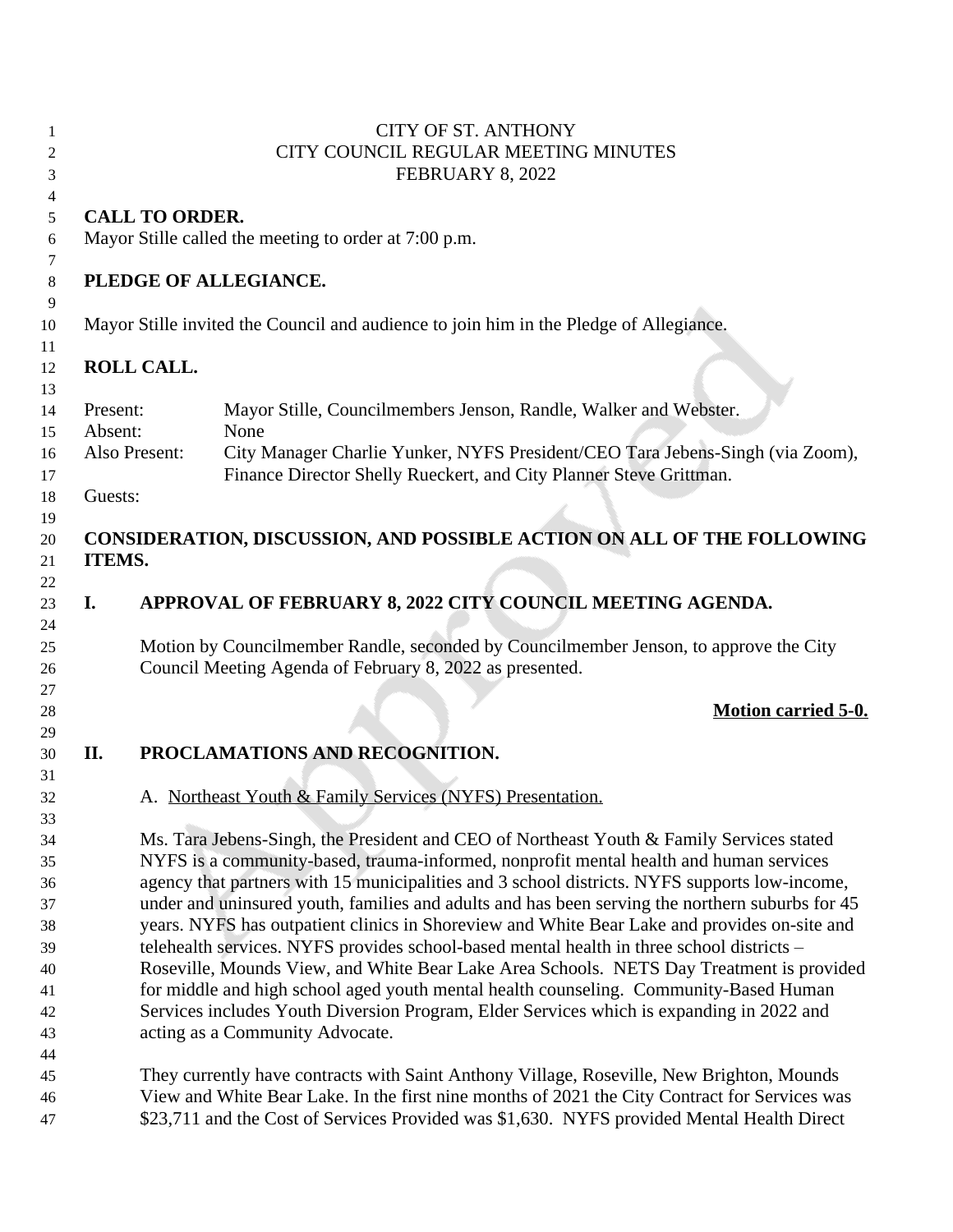- Service for 1 participant, Diversion Direct Service for 1 youth plus caregiver and 2 hours of community service, and provided Senior Chore Direct Service for 1 senior. Future plans include expanded Elder Services, greater return to in-person Mental Health Counseling, Telehealth to remain an option, grow Community Connections, expand NYFS's online presence and provide Culturally Responsive Care.
- Ms. Jebens-Singh stated NYFS is celebrating 45 years of service. A video series can be found at [www.nyfs.org/donate.](http://www.nyfs.org/donate) NYFS is a community-based asset. Ms. Jebens-Singh contact information is [tara.jebens-singh@nyfs.org](mailto:tara.jebens-singh@nyfs.org) 651-379-3404 [www.nyfs.org.](http://www.nyfs.org) Shoreview Clinic 651-486-3808 White Bear Area Clinic 651-429-8544.
- Councilmember Randle asked about the City contract for services is \$23,711 with cost of services provided of \$1,630. He stated this doesn't appear much bang for our buck. He asked what the overall need is in St. Anthony. Ms. Jebens-Singh stated unfortunately one in five of youth are living with mental health needs. The community members needs to be made aware of NYFS and its services. It's a regional issue and people don't live, work, go to school, recreate or get in trouble within their own zip code.
- Councilmember Webster thanked Ms. Jebens-Singh for her leadership at NYFS. She is grateful for the partnership with the police department and the City of St. Anthony. She thanked her for caring for both ends of the age spectrum in the community.
- Councilmember Walker asked about the partnership with the police department and asked if the referrals are residents of St. Anthony or anyone that the police refers to NYFS. Ms. Jebens-Singh stated the report shows numbers regarding St. Anthony residents. They are responsive by a regional approach.
- Councilmember Jenson stated it was a great presentation. He asked when St. Anthony makes requests does NYFS have enough capacity to service all requests. Ms. Jebens-Singh stated they do have the capacity for some greater referrals to the Community Advocate. There is great communication between NYFS and public safety. The program can only get bigger.
- Mayor Stille thanked Ms. Jebens-Singh for her presentation. He asked what can be done to get the word out. He asked Ms. Jebens-Singh for her suggestions for advertising. Ms. Jebens-Singh stated St. Anthony assisted NYFS to have a greater online presence. She would like to continue to build those community connections and be able to promote the work they do via social media, newsletters, etc. Mayor Stille encouraged the Councilmembers to keep this at the forefront. The agreement with NYFS will be approved on the consent agenda. Mayor Stille believes this is money well spent. Mayor Stille wished Ms. Jebens-Singh well in her future endeavors. Ms. Jebens-Singh suggested St. Anthony be represented on NYFS board of directors or act as a link between the City and NYFS.

## **III. CONSENT AGENDA.**

- A. Approval of January 25, 2022 City Council Meeting Minutes.
- B. Licenses and Permits.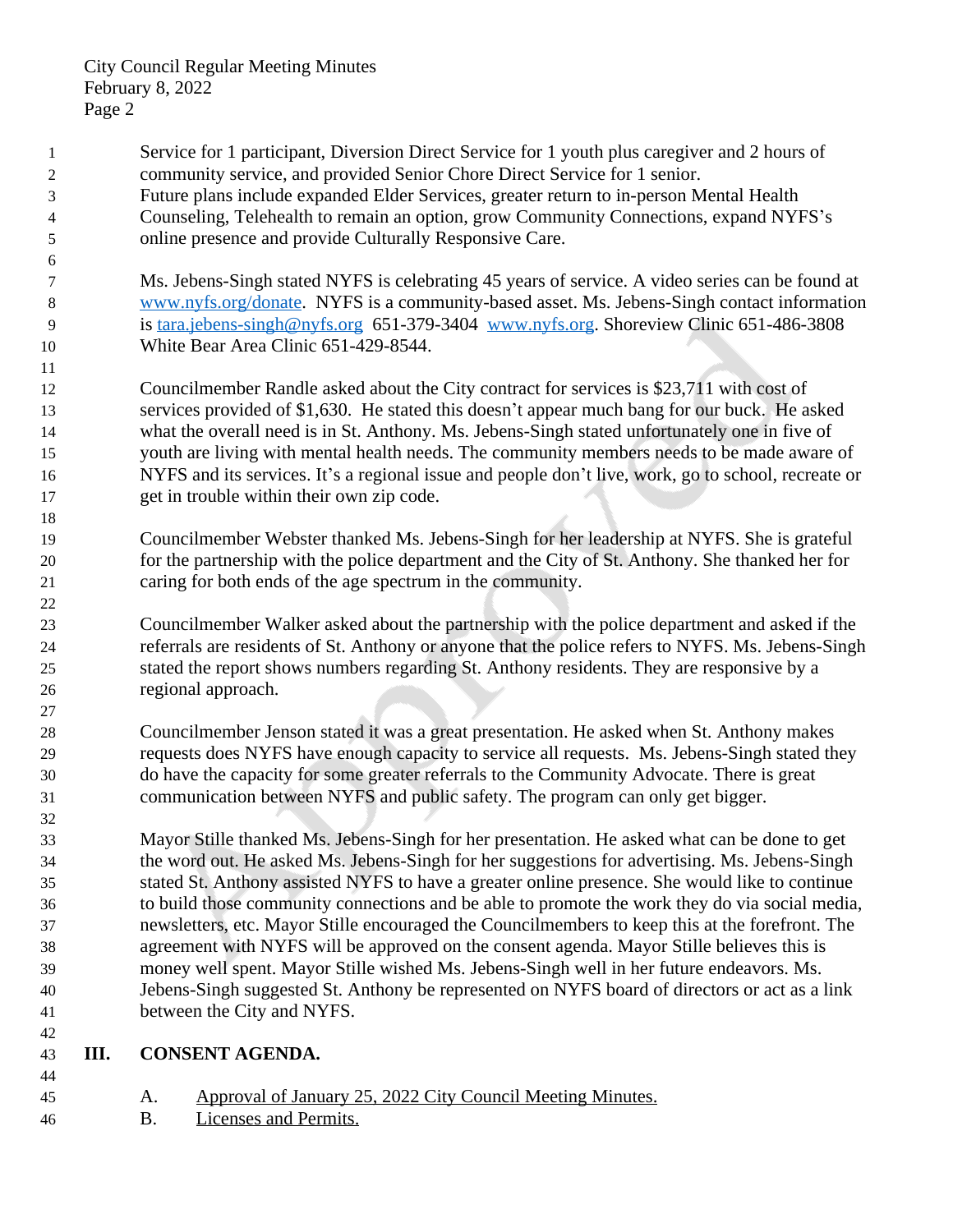| 1  |     | C.                                                                                | Claims.                                                                                        |  |
|----|-----|-----------------------------------------------------------------------------------|------------------------------------------------------------------------------------------------|--|
| 2  |     | D.                                                                                | <u>Resolution 22-017 – Approving the 2022 Agreement with Northeast Youth and Family</u>        |  |
| 3  |     |                                                                                   | Services (NYFS).                                                                               |  |
| 4  |     | Ε.                                                                                | <u> Resolution 22-018 – Approving State of Minnesota Joint Powers Agreements with the</u>      |  |
| 5  |     |                                                                                   | City of St. Anthony on behalf of its City Attorney and Police Department.                      |  |
| 6  |     |                                                                                   |                                                                                                |  |
| 7  |     |                                                                                   | Mayor Stille reviewed the consent agenda items adding detail to some of the items.             |  |
| 8  |     |                                                                                   |                                                                                                |  |
| 9  |     | Motion by Councilmember Walker, seconded by Councilmember Webster, to approve the |                                                                                                |  |
| 10 |     |                                                                                   | Consent Agenda items.                                                                          |  |
| 11 |     |                                                                                   |                                                                                                |  |
| 12 |     |                                                                                   | <b>Motion carried 5-0.</b>                                                                     |  |
| 13 |     |                                                                                   |                                                                                                |  |
| 14 | IV. |                                                                                   | PUBLIC HEARING.                                                                                |  |
| 15 |     |                                                                                   |                                                                                                |  |
| 16 |     | A.                                                                                | 2023 Budget and 2023 Budget Calendar Process.                                                  |  |
| 17 |     |                                                                                   |                                                                                                |  |
| 18 |     |                                                                                   | Mayor Stille opened the public hearing at 7:30 p.m.                                            |  |
| 19 |     |                                                                                   |                                                                                                |  |
| 20 |     |                                                                                   | Finance Director Shelly Rueckert provided a PowerPoint presentation explaining the 2023        |  |
| 21 |     |                                                                                   | Budget Calendar. The goal setting financial management and planning session was held January   |  |
| 22 |     |                                                                                   | 12-14, 2022. This evening during the public hearing residents will have an opportunity to have |  |
| 23 |     |                                                                                   | input in the 2023 Budget process.                                                              |  |
| 24 |     |                                                                                   |                                                                                                |  |
| 25 |     |                                                                                   | In February – April 2022 the City Council will have work sessions with City Manager, Finance   |  |
| 26 |     |                                                                                   | Director and City Engineer and hold discussions on 2023 Debt Levy and Updated Street and       |  |
| 27 |     |                                                                                   | Utility Improvements Plan.                                                                     |  |
| 28 |     |                                                                                   |                                                                                                |  |
| 29 |     |                                                                                   | During April – May 2022 Staff Meetings with Department Heads will be held and have             |  |
| 30 |     |                                                                                   | discussions on 2023 Operating Budget and Capital Budgets - using City's Budget Parameters.     |  |
| 31 |     |                                                                                   |                                                                                                |  |
| 32 |     |                                                                                   | June - August 2022 further Work Sessions with City Council to discuss Staff proposals for 2023 |  |
| 33 |     |                                                                                   | Operating and Capital Budgets.                                                                 |  |
| 34 |     |                                                                                   |                                                                                                |  |
| 35 |     |                                                                                   | On August 23, 2022 A presentation of the Proposed 2023 Operating Budget and Property Tax       |  |
| 36 |     |                                                                                   | Levy will be given to the City Council.                                                        |  |
| 37 |     |                                                                                   |                                                                                                |  |
| 38 |     |                                                                                   | September 13, 2022 A resolution will be presented and passed setting the proposed 2023         |  |
| 39 |     |                                                                                   | Operating Budget and Property Tax Levy and the date and time will be announced at which the    |  |
| 40 |     |                                                                                   | Final Budget and Tax Levy will be discussed.                                                   |  |
| 41 |     |                                                                                   |                                                                                                |  |
| 42 |     |                                                                                   | During October – November 2022 there will be a presentation of Long Term Capital               |  |
| 43 |     |                                                                                   | Budgets/Plans to the City Council.                                                             |  |
| 44 |     |                                                                                   |                                                                                                |  |
| 45 |     |                                                                                   | December 13, 2022 a presentation of the 2023 Operating Budget and Levy with Public Input will  |  |
| 46 |     |                                                                                   | be held along with adoption of the 2023 Operating Budget and Property Tax.                     |  |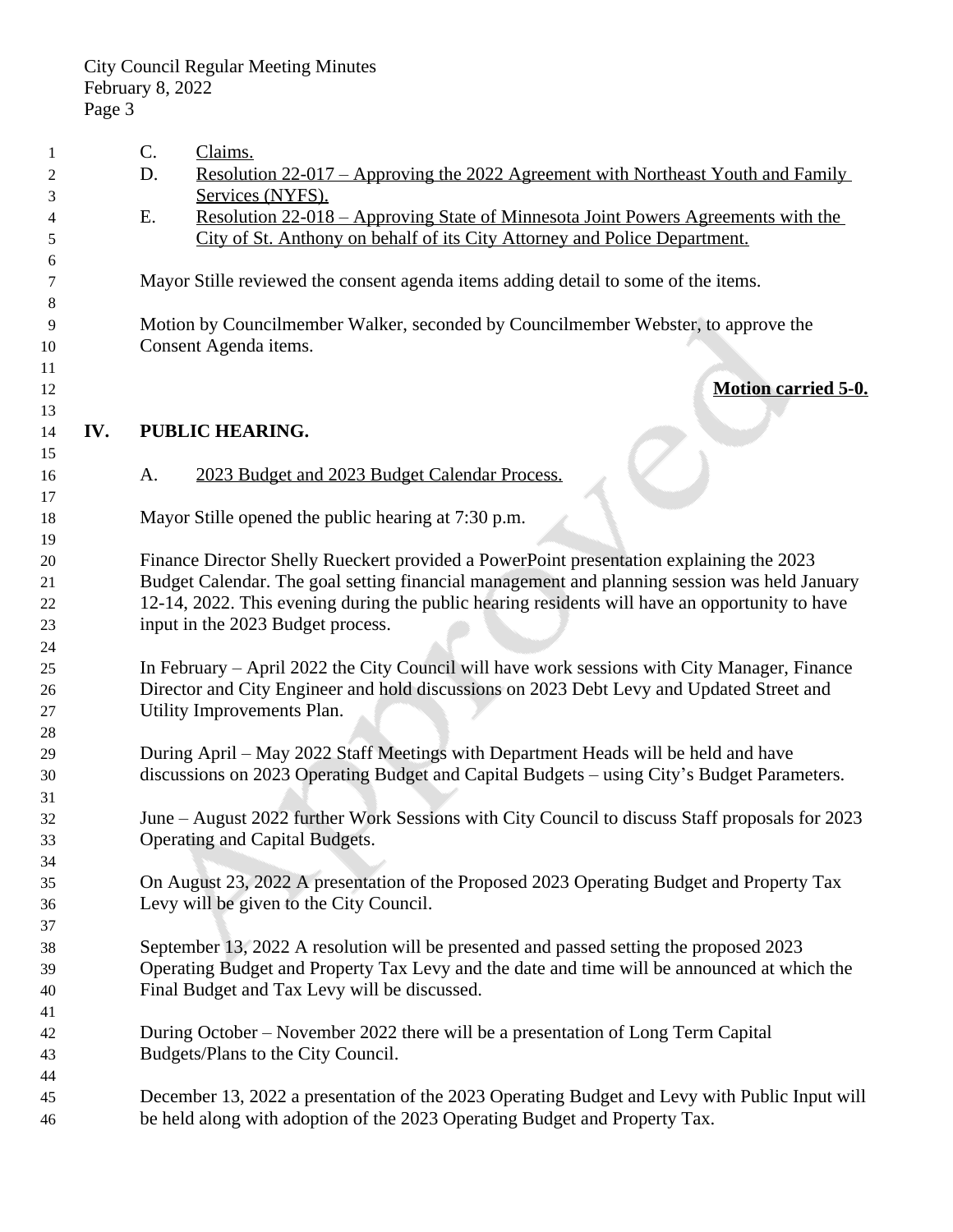Ms. Rueckert continued showing diagrams of the 2022 General Fund Revenues, the 2022 General Fund Expenditures, and the General Fund and Overall Levies. The budget calendar can be found on the City's website. There was no one online or in the audience to address the City Council. Mayor Stille closed the Public Hearing at 7:38 p.m. Councilmember Webster thanked Ms. Rueckert for fully outlining how the 2023 budget will be developed. **V. REPORTS FROM COMMISSION AND STAFF.** A. Resolution 22-019 – Resolution 22-019 – Approving a Request for a Preliminary and Final Plan as "St. Anthony Bremer Addition" Creating One Development Parcel and Right of Way Dedication, Subject to the Regulations of the Interstate – Bremer PUD at 18 2564 Kenzie Terrace. City Planner Steve Grittman reviewed the project consists of a plat of the development parcel for the Bremer Bank project from two parcels into a single lot and dedication of right of way. The Plat, if approved, would create Lot 1, Block 1, of the St. Anthony Bremer Addition. The plat is a requirement of the Final PUD approvals granted to the Interstate/Bremer Planned Unit Development project which will accommodate the construction of the new Bremer Bank on the City's former "bowling alley" property. The Planning Commission reviewed the proposed plat at its regular November meeting and conducted a public hearing. There were no outside public comments. The Commission discussed the item, and staff noted that the plat was a component of the prior Planned Unit Development approval for the construction of the Bremer Bank facility. The plat creates the parcel on which the project will be built, while the PUD controls the design and development details. Staff has reviewed the project for land use compliance with the intent and policies of the City's Comprehensive Plan, and for zoning consistency with the Interstate-Bremer PUD as a baseline. In summary, the proposed subdivision is consistent with the terms and requirements of the approved Final PUD, adopted by the City Council in October of 2021. One of the final aspects of bringing the plat forward to the City Council was completion of the development agreement and land swap documents. Those materials are completed, and ready for consideration by the City Council concurrent with consideration of the plat. Mr. Grittman shared drawings of the Preliminary and Final Plat. The Preliminary/Final Plat and Development Agreement recommended conditions are as follows: Access and utility easements shall be in place to accommodate the requirements of the approved PUD development plans. Proof of such easements shall be provided to the City as a part of the original or amended documentation.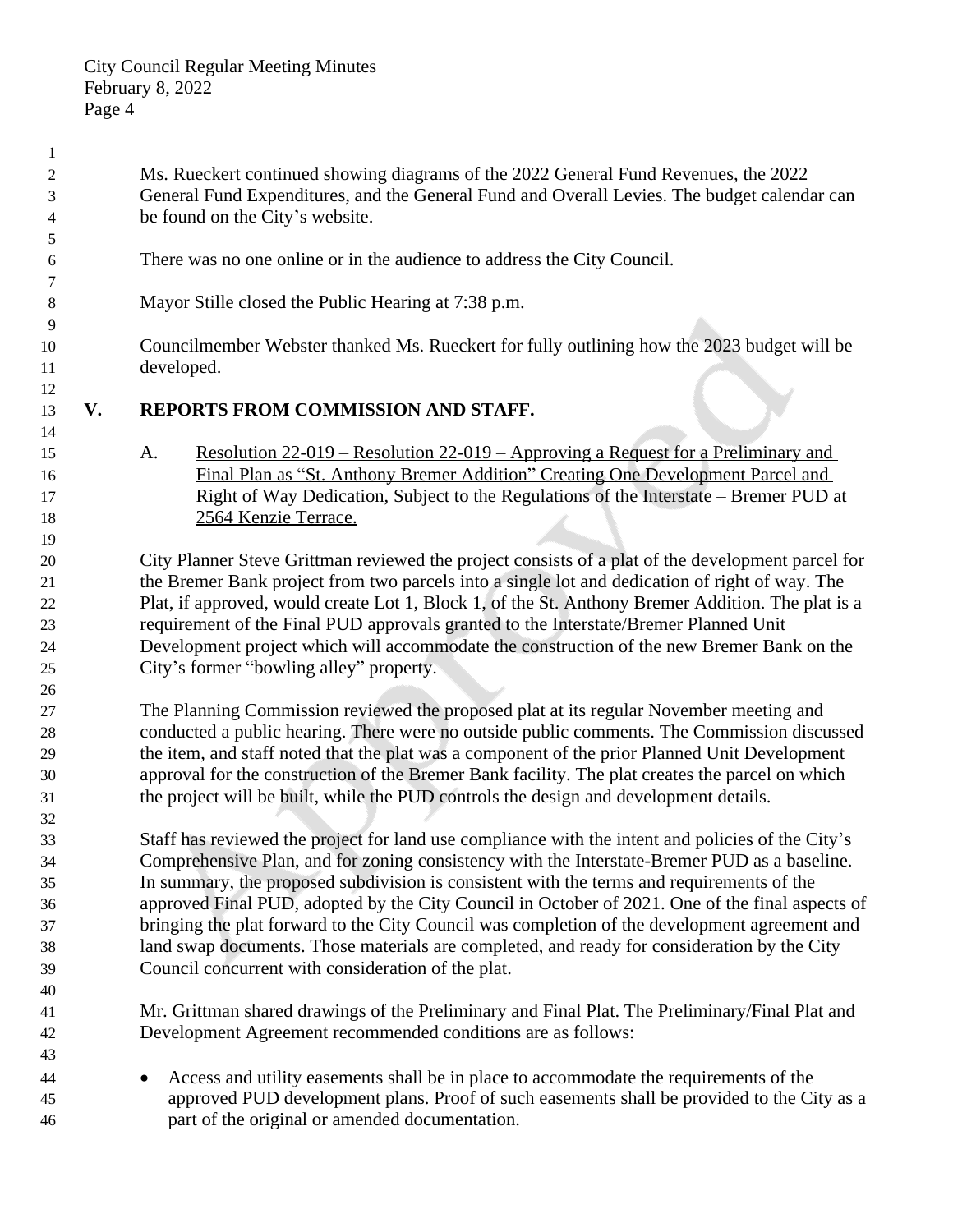1 • Ongoing site development issues shall be subject to comment and recommendation by the City Engineer and may be modified to ensure consistency with the intent and requirements of the PUD zoning. Issues related to grading, drainage and utilities shall be subject to comment and recommendation by the City Engineer. The applicant enter into the PUD and/or plat development agreement with the City and post all the necessary securities required by it. **Consideration of comments of other City Staff.**  Mr. Grittman reviewed the Preliminary Final Plat and Development Agreement Process in detail. Attached for Council review was the Final Plat Draft, Land Use Application, Redline – PUD Agreement and Resolution. Councilmember Webster stated she appreciates the presentation and his work on this clean and effective to the City. Mayor Stille thanked Mr. Grittman for his presentation. Motion by Councilmember Webster, seconded by Councilmember Jenson, to approve Resolution 22-019 – Resolution 22-019 – Approving a Request for a Preliminary and Final Plan as "St. Anthony Bremer Addition" Creating One Development Parcel and Right of Way Dedication, Subject to the Regulations of the Interstate – Bremer PUD at 2564 Kenzie Terrace. **Motion carried 5-0. VI. GENERAL BUSINESS OF COUNCIL.** A. Planning Commission Workplan 2022 City Planner Steve Grittman reviewed the 2022 Workplan for the Planning Commission. Mayor Stille asked Mr. Grittman to thank the Planning Commission for the work being done on the City Zoning Ordinances. Motion by Councilmember Walker, seconded by Councilmember Jenson, to approve the Planning Commission Workplan for 2022 as presented. **Motion carried 5-0.** B. St. Anthony City Council and Administration Department Annual Reports City Manager Charlie Yunker reviewed the new City Council and Administration highlight brochures. This information can also be found on the City website. In 2021, there were 22 Regular City Council Meetings, 15 City Council Work Sessions, 1 Joint Meeting with the Parks and Environmental Commission, 2 Joint Meetings with the Planning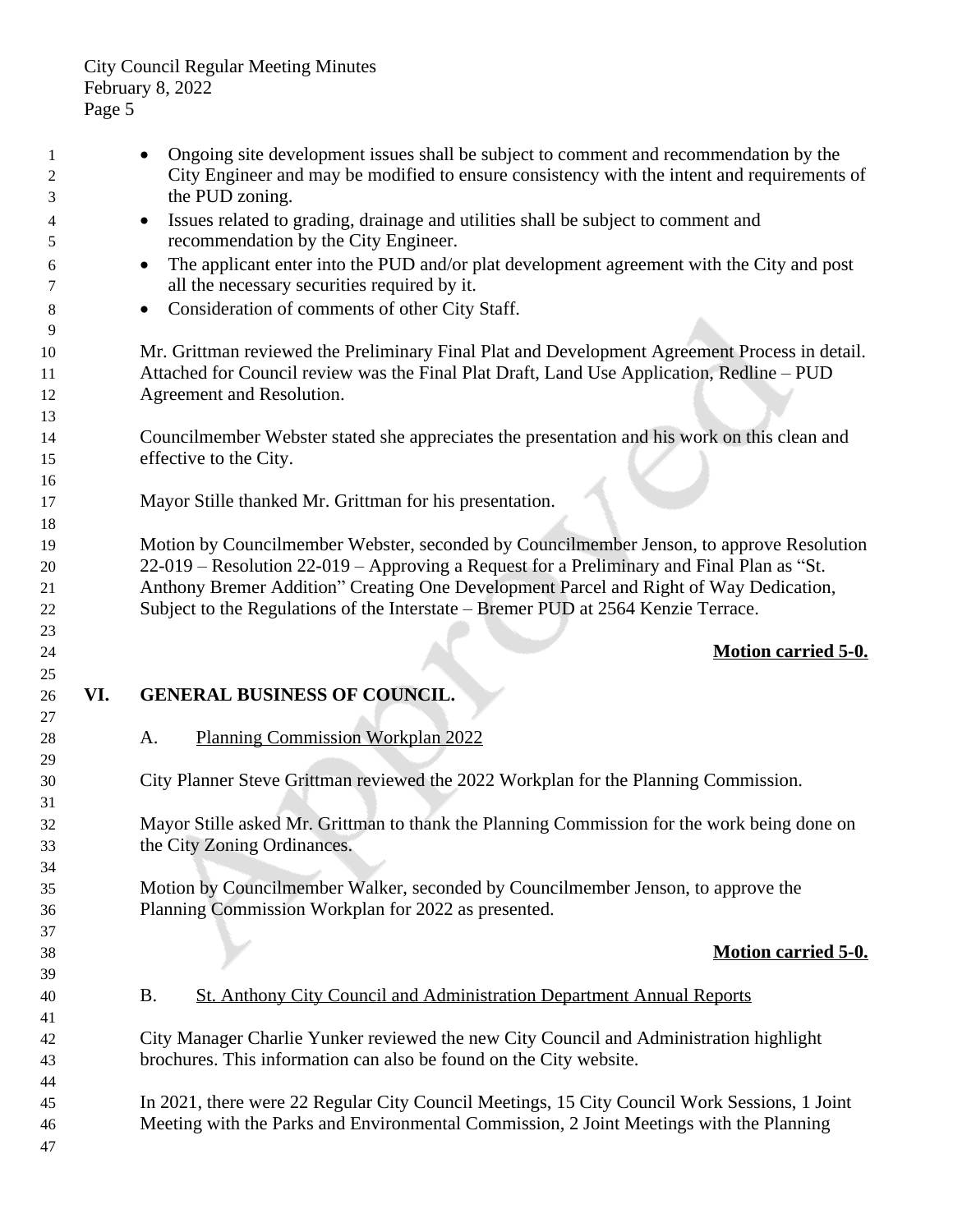| -1<br>2        |       | Commission, 12 Housing and Redevelopment Authority Meeting. During the Regular City<br>Council Meetings 102 Resolution and 5 Ordinances were passed. |
|----------------|-------|------------------------------------------------------------------------------------------------------------------------------------------------------|
| 3              |       |                                                                                                                                                      |
| $\overline{4}$ |       | During the 2021 Strategic Plan session there were 25 attendees and the charts comprised as a                                                         |
| 5              |       | result were provided for City Council review. Also during 2021 Coffee with the Council sessions                                                      |
| 6              |       | were held, and a Tour of the City. The Administration Department members pictures and titles                                                         |
| 7              |       | were presented along with the organizational chart. 2021 Significant Events included the                                                             |
| 8              |       | promotion of Nicole Miller to Assistant to the City Manager; and Jennifer Doyle to the position                                                      |
| 9              |       | of Human Resources Coordinator and Deputy City Clerk. The Communication Plan was                                                                     |
| 10             |       | developed. The redesign of the City Website, Salo Park Maintenance Agreement, Mental Health                                                          |
| 11<br>12       |       | Awareness & Staff Resources, and Spirit of St. Anthony Award were also notable events.                                                               |
|                |       | Mr. Yunker reviewed ways to Connect and Engage, Students in Government Program, Elections,                                                           |
| 13<br>14       |       | Clean Up Day, Community Affiliations, Grants & Cooperative Ventures, Census Results                                                                  |
| 15             |       | (9,257), Development, 2021 Building Permit Valuation, and the Planning & Parks and                                                                   |
| 16             |       | <b>Environmental Commissions.</b>                                                                                                                    |
| 17             |       |                                                                                                                                                      |
| 18             |       | Councilmember Jenson asked the difference between the two handouts and Mr. Yunker stated                                                             |
| 19             |       | one is for City Council and one is for Administration.                                                                                               |
| 20             |       |                                                                                                                                                      |
| 21             |       | Mayor Stille stated the brochures are a great idea.                                                                                                  |
| 22             |       |                                                                                                                                                      |
| 23             | VII.  | REPORTS FROM CITY MANAGER AND COUNCIL MEMBERS.                                                                                                       |
| 24             |       |                                                                                                                                                      |
| 25             |       | City Manager Yunker had no report.                                                                                                                   |
| 26             |       |                                                                                                                                                      |
| 27             |       | Councilmember Randle had no report.                                                                                                                  |
| 28             |       |                                                                                                                                                      |
| 29             |       | Councilmember Jenson stated last Friday and Saturday he attended the 2022 Elected Leaders                                                            |
| 30             |       | Institute Advanced Program sponsored by the LMC. It was an excellent program.                                                                        |
| 31             |       |                                                                                                                                                      |
| 32             |       | Councilmember Webster stated she also attended the LMC program. She got in touch with Dale                                                           |
| 33             |       | Irving regarding her serving on the North Suburban Cable Commission.                                                                                 |
| 34             |       |                                                                                                                                                      |
| 35             |       | Councilmember Walker stated he attended the LMC Program.                                                                                             |
| 36             |       |                                                                                                                                                      |
| 37             |       | Mayor Stille also attended the LMC Program. He would like to see follow-up on the topic of                                                           |
| 38             |       | Crisis Management from the meeting. The Mississippi Watershed Management Organization is                                                             |
| 39             |       | in need of an Executive Director and the hiring process is underway.                                                                                 |
| 40             | VIII. | <b>COMMUNITY FORUM.</b>                                                                                                                              |
| 41<br>42       |       |                                                                                                                                                      |
| 43             |       | No one appeared to address the City Council.                                                                                                         |
| 44             |       |                                                                                                                                                      |
| 45             | IX.   | <b>INFORMATION AND ANNOUNCEMENTS.</b>                                                                                                                |
| 46             |       |                                                                                                                                                      |